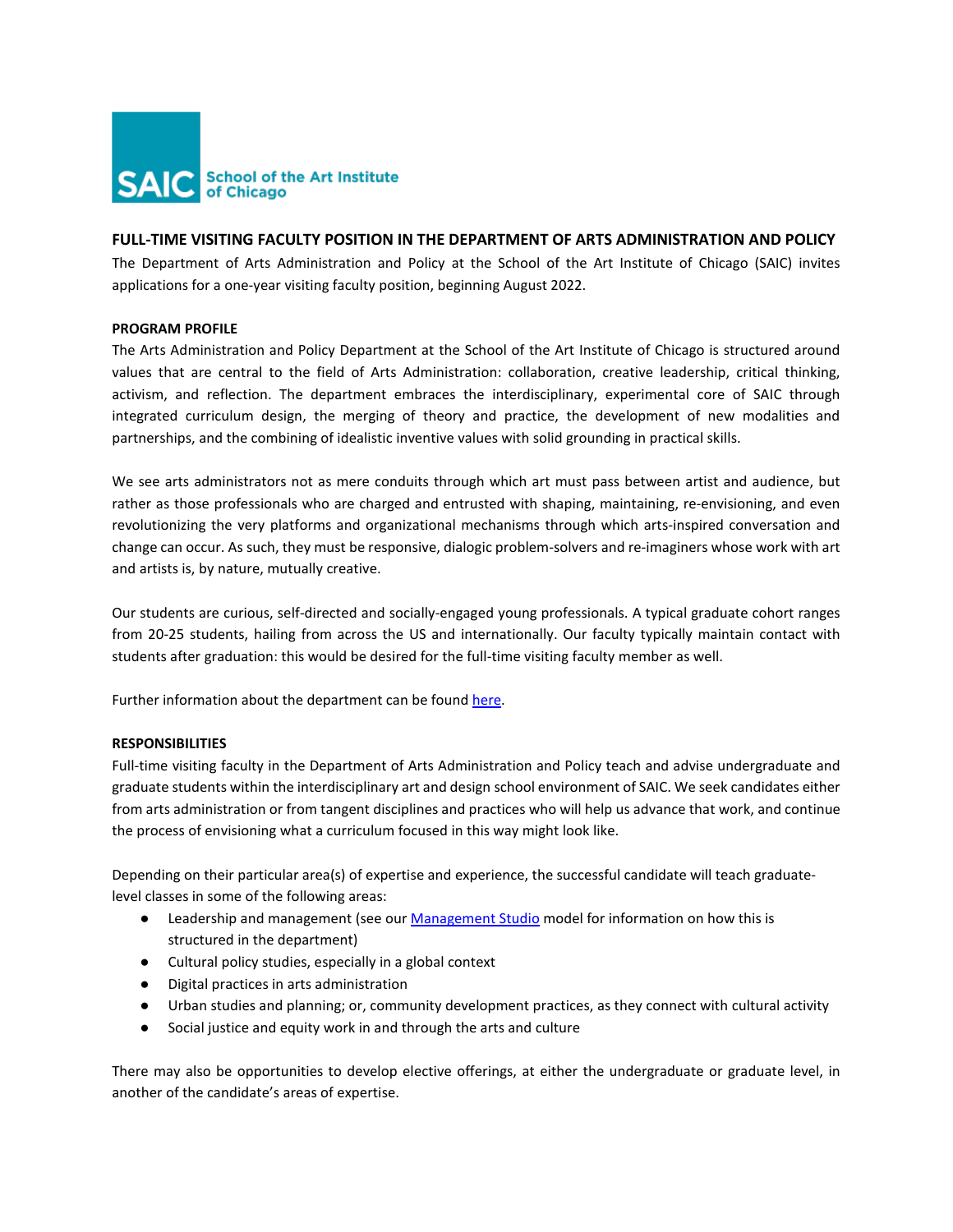The successful candidate will be located full time in Chicago from late August 2022 through May 2023. They will teach a load of three courses per semester, maintain an active presence on campus, and be available to graduate students for advising on an informal basis.

## **QUALIFICATIONS**

The successful candidate will hold a terminal degree or equivalent tested experience in arts administration, or a related discipline, and have teaching experience at the college level. The ideal candidate will contribute to the diversity of the School by bringing a perspective, way of thinking, and/or a unique set of experiences that expand the intellectual conversations and practices in the field. Diversity, equity, and inclusion lie at the heart of our practice: we therefore seek candidates with the knowledge and aptitude to teach and mentor students from diverse backgrounds.

#### **APPLICATION PROCEDURES**

On or before **April 30, 2022**, please submit application materials via [http://SAICfaculty.slideroom.com.](http://saicfaculty.slideroom.com/) You will be asked to create an account after which time you may complete the application composed of fill-in fields and uploaded documents. SAIC will underwrite the application fees; you will not be charged to apply for the position.

You are encouraged to begin the application well before the deadline. No applications may be submitted beyond the deadline for any reason.

Complete the fields for: educational background; current position; and contact information for three professional references.

Please convert all word documents into PDFs before sending. Required files to upload include:

- cover letter stating your interests and qualifications
- resume or curriculum vitae
- statement of research and practice
- statement of teaching philosophy (please include your thoughts on teaching to a diverse student body and creating an inclusive learning environment)
- documentation of professional work
- separate documentation of students' work (if available)
- 2-5 examples of course syllabi

#### **QUESTIONS**

Questions about this position, application procedures, or the search process may be emailed to saicteach@saic.edu. Please consult [www.saic.edu](http://www.saic.edu/) for information on the School and its programs.

### **ABOUT SAIC**

A leader in educating artists, designers, and scholars since 1866, the School of the Art Institute of Chicago (SAIC) offers undergraduate, graduate, and post-baccalaureate programs to students from across the globe. Located in the heart of Chicago, the School is one of the largest and oldest private schools of art and design in the country with programs reflecting current practices in art. SAIC's educational philosophy is built upon a transdisciplinary approach to art and design that provides unparalleled opportunities for students to develop their creative and critical abilities with renowned faculty who are leading practitioners in their fields. SAIC's resources include the Art Institute of Chicago and